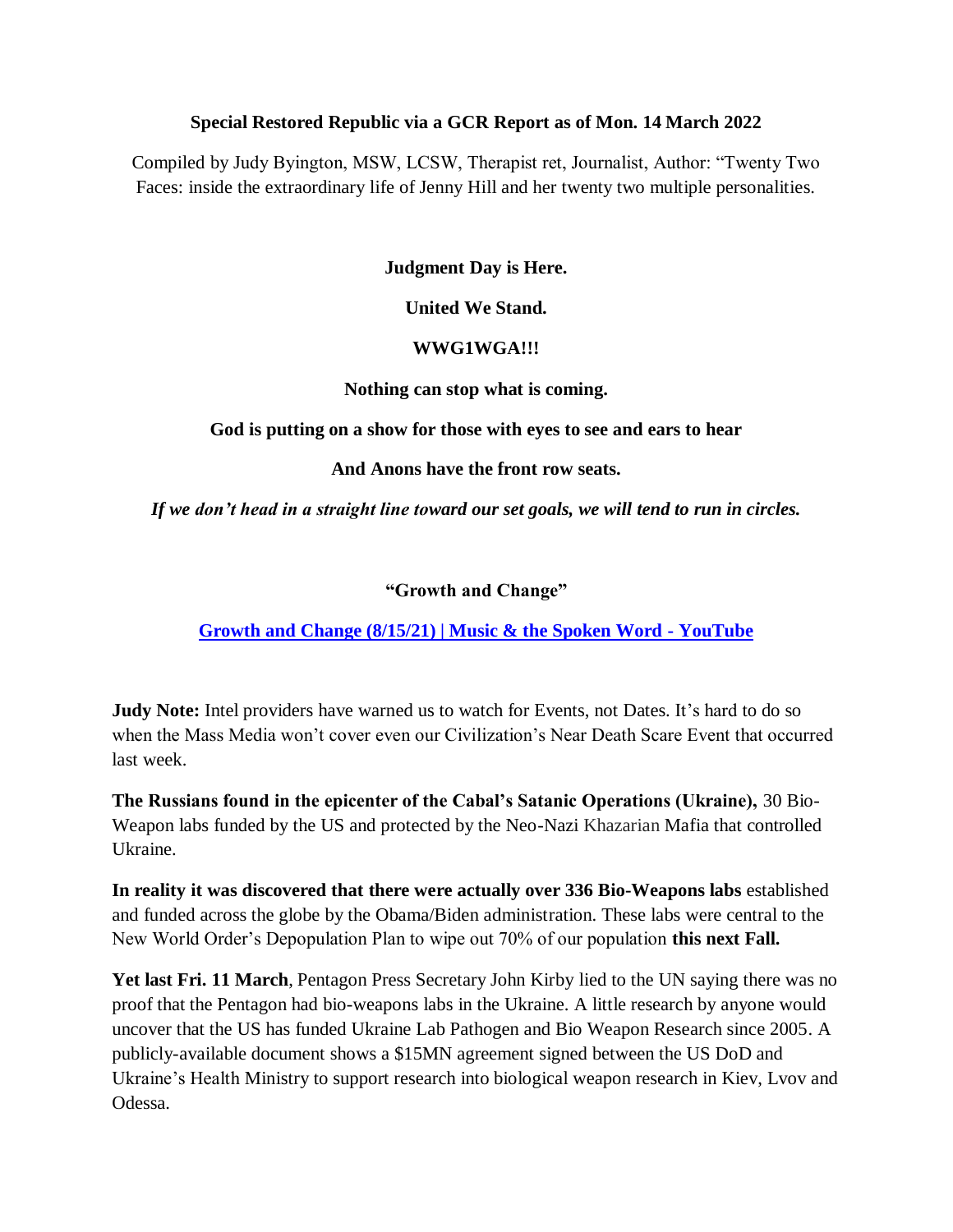The UN then proceeded to refuse to act on facts presented to them about the NOW plan to wipe out our civilization. We were left to wonder, what's next? Perhaps a global Cyber Attack will get everyone's attention.

# **A. Global Currency Reset:**

- **On Mon. 14 March** Zero new Intel was to be found on the Global Currency Reset as it had been so throughout the weekend. Apparently all Bond Holders had signed Non Disclosure Agreements and if MarkZ had a call on **Mon. 14 March,** it wasn't posted as of this writing.
- **The Gold Standard Act** for US currency was approved on **March 14, 1900**, (122 years ago today **Mon. 14 March 2022**).
- **"Watch out this week for the financial collapse** and watch out for the Queen not being with us anymore." ...Charlie Ward on **Mon. 14 March 2022**
- **Fleming: "This will be our last weekend of wait-for-it-RV-GCR.** It's already begun. The US is dead last, but we're the biggest. We are the most important Nation State with the largest number of "exotic currency and digital currency –  $XRP-$  holders," in the world. The Great Shift has begun.
- **Fleming:** Judy Byington's take has it 100% right:
- **Russia, China, India, Indonesia, Iraq, Kuwait and the US** were the top gold holders and would go to gold backed currency on **Fri. 11 March.**
- **Tiers 1, 2, 3 bond holders** were to be made liquid with bonds paid out after markets closed on **Fri. 11 March.**
- **Bruce reported:** An executive from the lead bank Wells Fargo said Tier 4B (us, the Internet Group) notifications would come out **Mon. 14 March,** with appointments starting on **Ides of March Tues. 15 March.**

## **B. Restored Republic:**

- **Our Civilization"s Near Death Scare Event** occurred when the Russians found in the epicenter of the Cabal's Satanic Operations (Ukraine), 30 Bio-Weapon labs funded by the US and protected by the Neo-Nazi Khazarian Mafia that controlled Ukraine. The Bio-Weapons labs were central to the New World Order's Depopulation Plan to wipe out 70% of our population **this next Fall.**
- **Documents and proof of 336 such Bio-Weapon labs** across the world were presented to the UN **last Fri. 11 March** – which took no action.
- **Considering discovery and presumed destruction** of the Globalist's Bio-Weapon labs along with destroying their money-making DUMBS and Underground Tunnels across the globe that held their International Gun, Drug running, Child Sex, organ transplant and Human Trafficking rings, when added to their recent failure to establish medical tyranny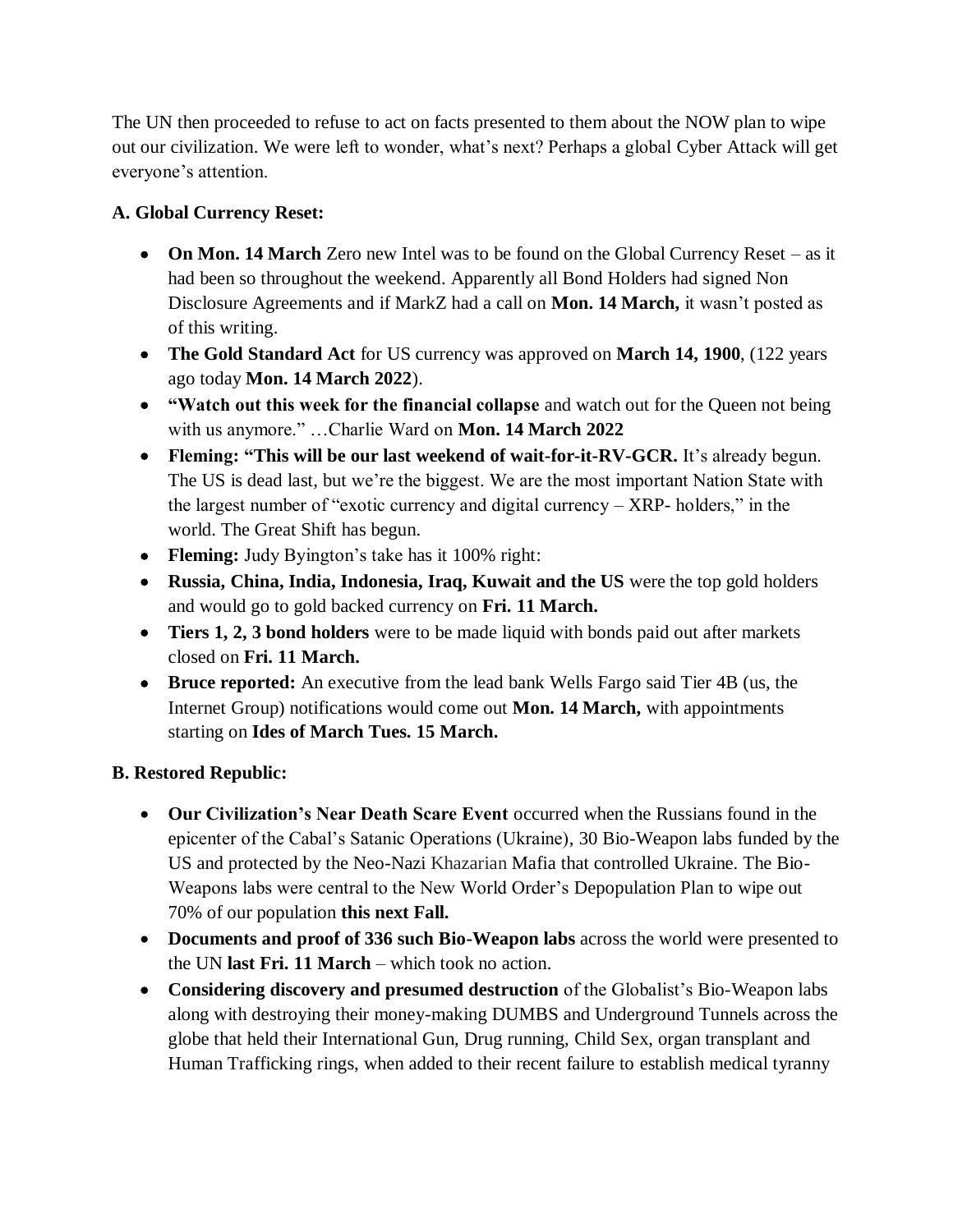through Covid-19 and knowing that the Cabal would go down fighting to their very last breath, the question then arose: **Was a large scale False Flag Cyber-Attack imminent?**

# **C. You are watching a movie – a highly advanced placed Plan was taking place: a Chess Game to expose world corruption.**

- **Ukraine** is the key. Putin had to make this move.
- **Trump** is currently making major moves in the US.
- **Bin Salman** is on course moving half a Quintillion through the Middle East and Social Media empires with his connection to the world's wealthiest subsidiary companies in the world. He owns the most stock in major social Media Markets.
- **Xi and Modi** are making major moves.

## **D. President Donald Trump:**

- **Donald Trump:** "I won. They know it, I know it and you know it. Make no mistake. They lost and they know it! In Chess both parties know when the last moves are made before Checkmate. The loser has one option- stall the game. This lasts only moments before the End Game.
- **"All the shootings, Facebook and border exit crap is stalling.** The truth: The Military doesn't need the election audit results. They have everything.
- **"It's all optics for Red Pilling the masses.** White Hats working hard behind the scene to expose everything – from Fauci to Gates to Election results to Covid19. Exposure and bringing to the MSM.
- **"After Events the Military will drop the Hammer:** Tribunals against all the leaders in the three branches of the government system that helped Foreign adversaries to capture the U.S Gov. System and brought the Coup against a sitting President Donald Trump.
- **"The Military is the only way.** Faith. Promises made. Promises kept.‖

# **E. The Khazarian Mafia Satanists and Ukraine:**

[https://www.transients.info/roundtable/threads/khazarian-mafia-talmud-ets-ukraine-conflict](https://www.transients.info/roundtable/threads/khazarian-mafia-talmud-ets-ukraine-conflict-dojo-source-code-%E2%80%93webbot%E2%80%99s-clif-high.9169/)[dojo-source-code-%E2%80%93webbot%E2%80%99s-clif-high.9169/](https://www.transients.info/roundtable/threads/khazarian-mafia-talmud-ets-ukraine-conflict-dojo-source-code-%E2%80%93webbot%E2%80%99s-clif-high.9169/) video 44.12 minutes

- **Khazaria (Ukraine) is their nationality.** Zionism is their political ideology. Communism is their rule of law. Satanism is their religion.
- **They are a disease and they are everywhere.** They are the Rothschilds, Rockefellers, UK M13, ISIS, Al Queda, CIA and Boko Haram. Many hold important appointed positions in the Biden Administration.
- **Khazarians descended from the Mongols** and interbred. They got into a real bind when they were trapped between the Byzantine Empire (Holy Roman Empire) and the Turks in the rising Ottoman Empire. They could not be Christian. They could not be Muslim, so decided to claim that they were "Jews."
- **The clan was not descended from Shem through Judah.** Because they had been interbreeding for some time this Khazarian people were only 4 percent of a larger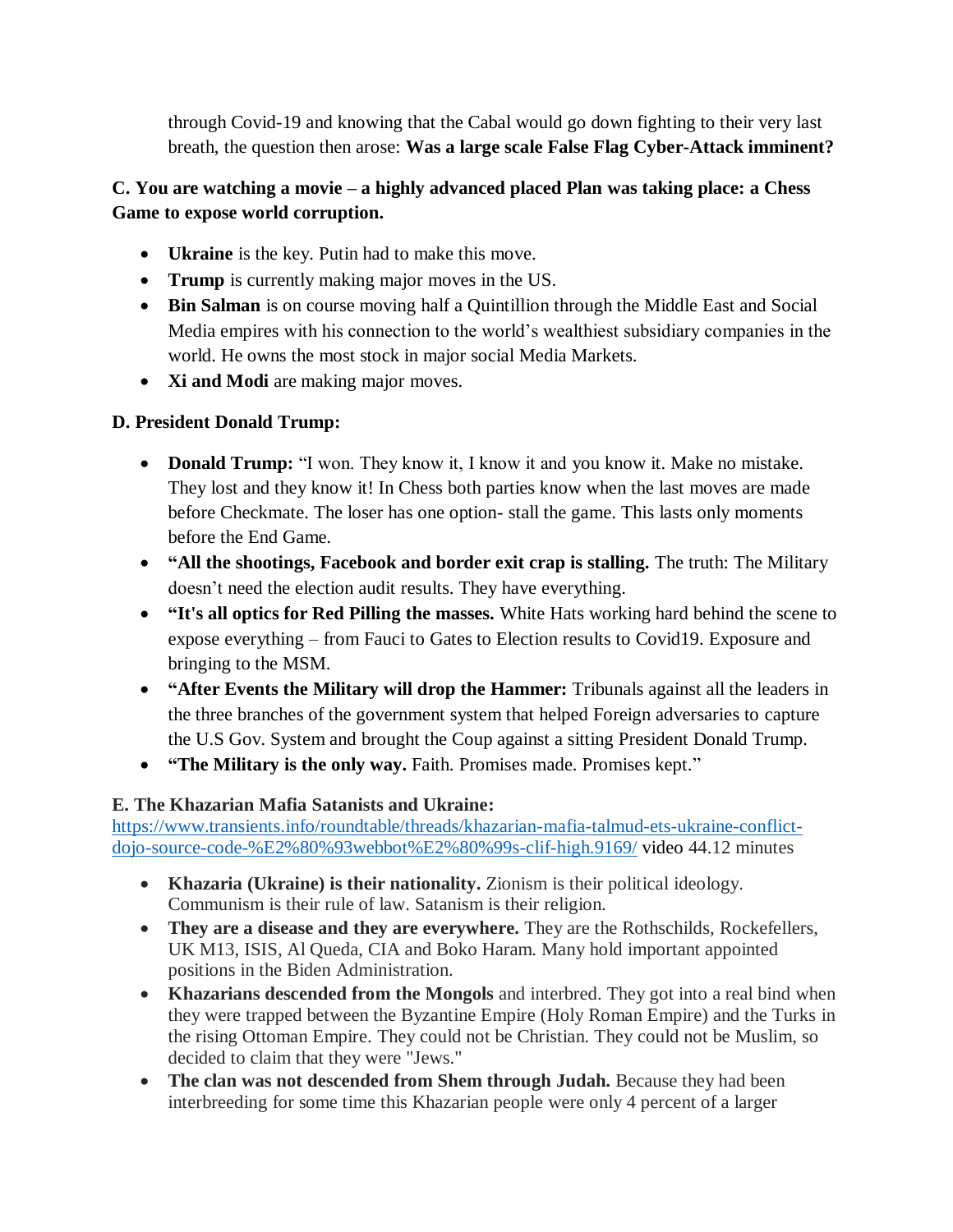population related to the Germans and Poles. So they decided be call themselves "Jewish."

- **They devised a scheme... a plot... a plan....** that spread a particular understanding through Judaism and impacted Christianity because of what books were left out of the Bible.
- **The Khazarians had control over those doing the King James version of the Bible** so they altered history, philosophy and viewpoints in order to protect themselves.
- **We are at war now and we see Putin "invading and starting World War III in Ukraine"** – which was not true.
- **In 1917 the Khazarian mafia left Ukraine,** went to Russia, took over the Russian revolution and destroyed the food system, killing about 14 million as a result because of starvation. (That's twice the number of deaths caused by Hitler)
- **Khazarians** have been masters at taking people's identities and then causing havoc in other countries.
- **After World War II Neo-Nazi members of the Khazarian Mafia** escaped out of Germany to take over the Ukrainian government.
- **There is no war going on with the Ukraine,** it's just Russia going up against a lot of locations controlled by the Khazarian Mafia. Khazarian's have stolen a whole lot of names, inserted themselves into spots all over the planet as a hidden control mechanism.
- **The Talmud** (63 volumes), the central text of Rabbinic Judaism and primary source of their religious law and theology – contains dark ritual paedophilia — codified.
- **"Everything you see in the Mass Media is not what's being portrayed in the West.** Putin is not invading the Ukraine. This is an incursion. They are going after the bio labs.
- **Soon Xi** will go after the bio labs in Taiwan (Taipei). Khazarian Mafia put the bio labs in civilian areas.
- **Russia knows the Khazarians released COVID-19.**
- **Xi (Chinese Communist Party co-operated) has his own Deep State issues.** He advises the Ukrainian military to stand down because Russia is only coming to help, and they are all doing this to stop the release of the small pox which Bill Gates has discussed.
- **So this has nothing to do with the Jews. The Khazarians Mafia created a mind-set for people to hate Jews (on purpose).** The vampirism back in the 1700-1800s of blood sucking vampire Jews was just something the Khazarian Mafia did to make people hate Jews.
- **Putin will take out 13 bio labs, paid for by USA big pharma and DOD.** This is great as it has a massive financial impact on big pharma/deep state/globalists. Putin will then leave the Ukraine, have a nice talk with the Ukraine Government and Putin will go away. A similar situation will occur in Taiwan by Xi and this will be a knife in the guts to the Khazarians Mafia and the globalists.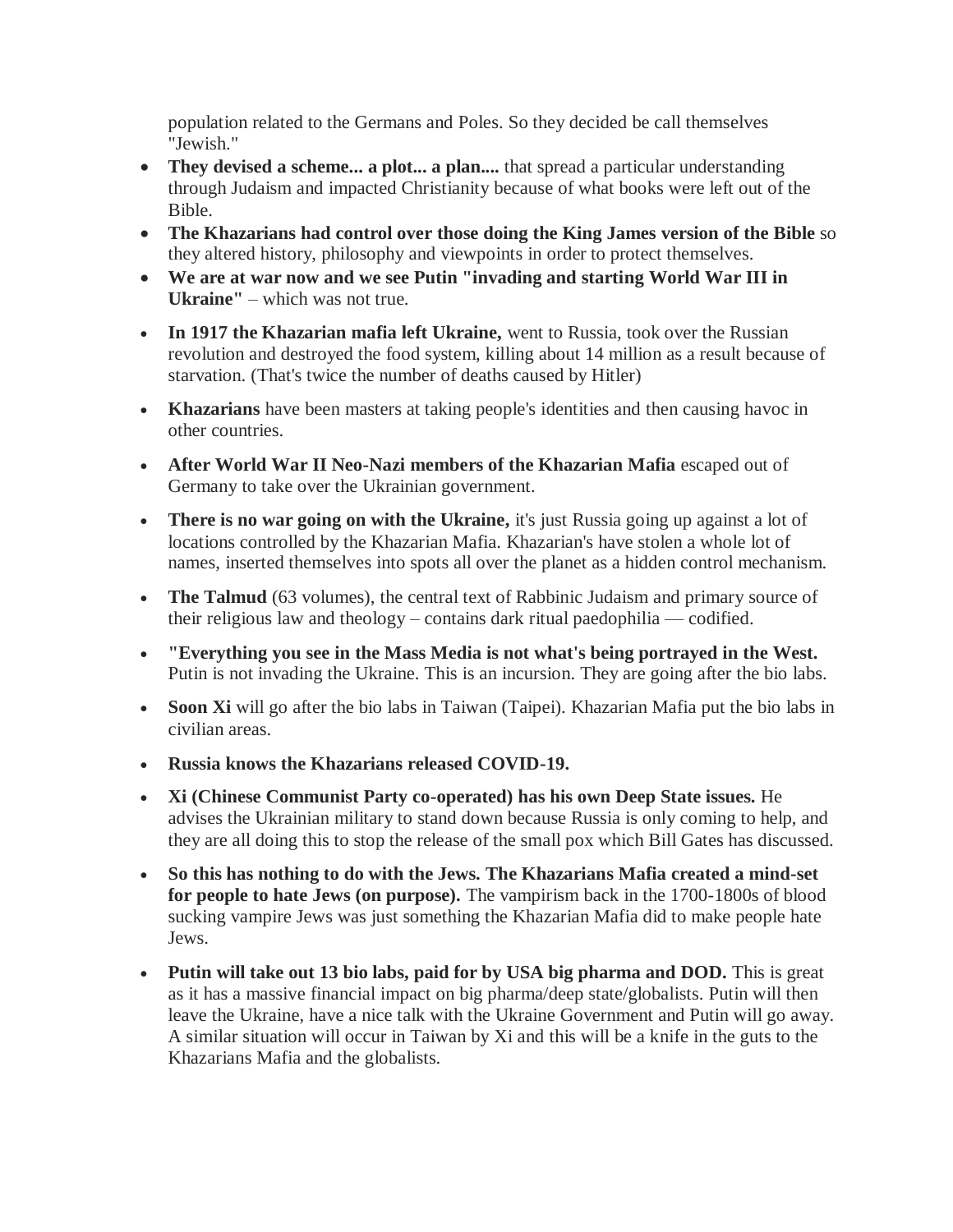**This situation will go on for a long time.** Clif thinks it will be 18 years, peaking over 2023-2025. There won't be nukes. A burst of information will come out over the next year, vastly altering the information landscape with more to come out in 23-25 to back fill what comes out beforehand. All of this helps to rebuild humanity and earth.

# **F. The Real News for Mon. 14 March 2022:**

- **"The virus, vaccine, 5-G, riots and wars** were all about covering up the Global Currency Reset. There were two resets in place. They planned this for 20 years if not more. Every single corrupt country will collapse. Ukraine is not a country. It is a territory of Russia. Every since the war, Holland has not been a country. It is a territory of Germany." ...Charlie Ward
- **On Mon. 14 March** there were Earthquakes in Romania via Sewastopol Russia to Georgia and a massive underground tunnel cleanout in China (the Silk Road).
- **SpaceX launches 48 more Starlink** satellites into orbit despite NASA's warnings.
- **China demands "full account of US bio-military activities" in Ukraine**. Chinese foreign ministry claims the US' responses are "self-contradictory and confusing." [https://twitter.com/MFA\\_China/status/1503373100695830536](https://twitter.com/MFA_China/status/1503373100695830536)
- **Rudy Giuliani reveals what Trump told Merkel** at first NATO meeting: <https://youtu.be/tHVmIEYw00E>

## **G. International Child Sex Trafficking:**

 **Britney Spears: "I Was Subjected to Satanic Illuminati Rituals.**' Pop-star Britney Spears detailed the "satanic" abuse she suffered at the hands of her "illuminati" handlers during her 13-year conservatorship, including sickening sexual rituals, weekly blood transfusions, and Mkultra medical experiments. Spears described in a now-deleted Instagram post on Sunday how she was stripped of her freedom and autonomy and subjected to dark and satanic practices, including "8 gallons of blood" transfusions weekly and sexual assaults by elite attendees, claiming she was "no more than a puppet" to her handlers like her father, and vowing to get "justice."

## **H. Covid/Vax Hoax:**

 **Dr. Ryan Cole to World Health subcommittee:** "These vaccines do not prevent acquisition of the disease... does not prevent transmission of the disease, does not prevent illness from the disease, and does not prevent death from the disease."

## **I. Must Watch Videos:**

[Charlie Ward: An Update We All Must Hear! \(Video\) | Alternative | Before It's News](https://beforeitsnews.com/alternative/2022/03/charlie-ward-an-update-we-all-must-hear-video-3769168.html)  [\(beforeitsnews.com\)](https://beforeitsnews.com/alternative/2022/03/charlie-ward-an-update-we-all-must-hear-video-3769168.html)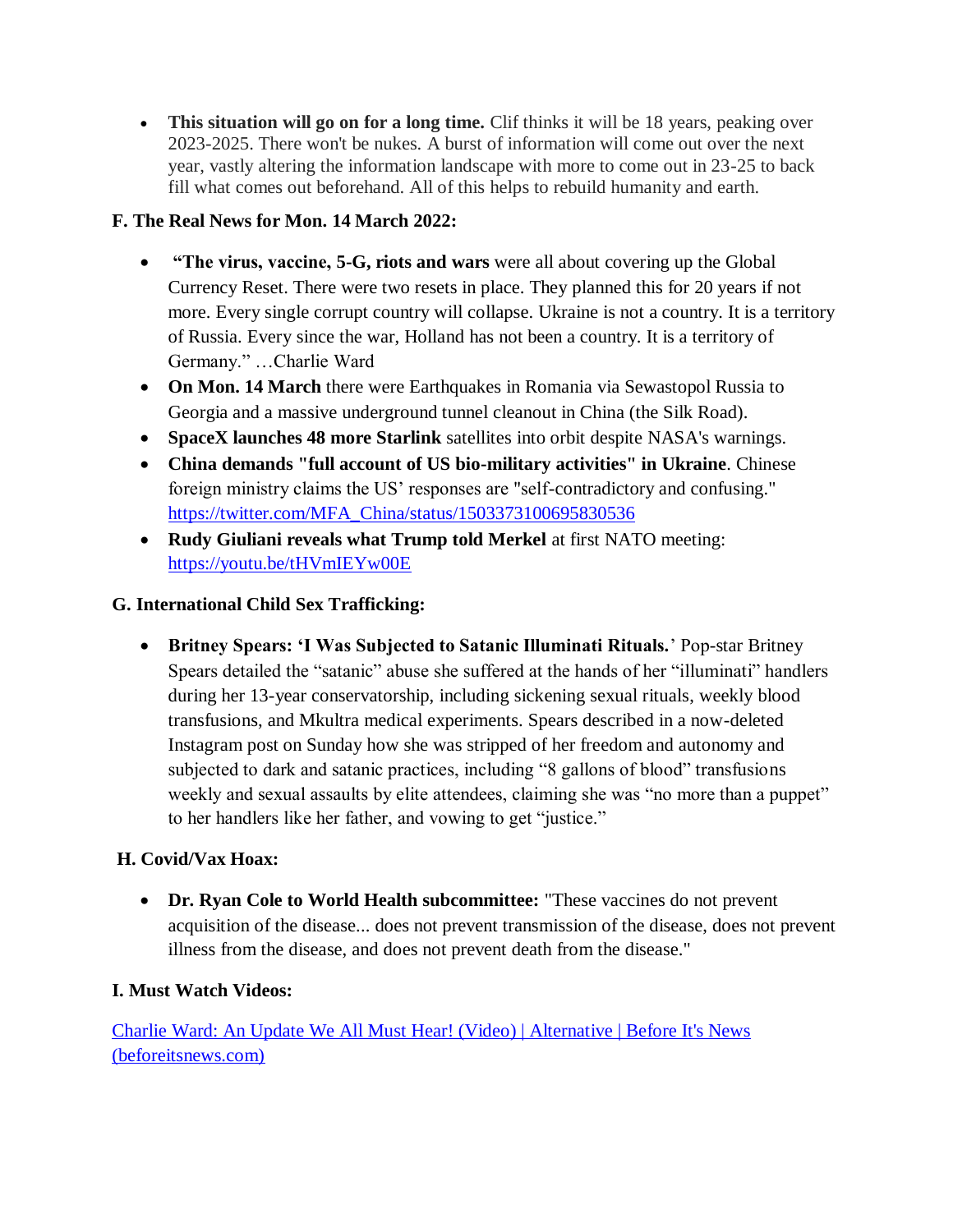[Scott McKay: Massive Update and the Khazarian Mafia \(Video\) | Alternative | Before It's News](https://beforeitsnews.com/alternative/2022/03/scott-mckay-massive-update-and-the-khazarian-mafia-video-3769167.html)  [\(beforeitsnews.com\)](https://beforeitsnews.com/alternative/2022/03/scott-mckay-massive-update-and-the-khazarian-mafia-video-3769167.html)

**J. "Twenty Two Faces: inside the extraordinary life of Jenny Hill and her twenty two multiple personalities,"** by Judy Byington, Foreword by Dr. Colin A. Ross, M.D. [RAW: Dr.](https://robertdavidsteele.com/dr-colin-ross/)  Colin Ross – [Robert David Steele](https://robertdavidsteele.com/dr-colin-ross/)

**Jenny Hill"s witness to a Satanic Child Sacrifice Rite:** [Woman Sees Human Sacrifice -](https://www.youtube.com/watch?v=F626Lsrdwg4) [YouTube http://www.youtube.com/watch?v=F626Lsrdwg4](https://www.youtube.com/watch?v=F626Lsrdwg4) **Judy Note:** YouTube has fixed these links so they don't work. I suggest you goggle to connect to the link, or better yet use DuckDuckGo.

WARNING: Jenny gave a graphic description about how she at the tender age of five, was raped, tortured, forced to view a Child Sacrifice and save for Divine intervention, was almost killed herself – not unlike the sordid experiences of thousands of other child victims of Satanic Worshippers. Perpetrators giving homage to Satan appeared to be organized from the US Inc's CIA, Queen Elizabeth's, Illuminati Banking families' and Vatican's Ninth Circle Child Sacrifice Cult on down to the Clintons, Hollywood, Pizzagate and local teenage covens. They were funded by this same Cabal that ran our global monetary system – the very organization that was in the process of being brought down by activation of the Global Currency Reset and Restored Republics of the world. It's no wonder that President Trump has stated, "These people are sick."

## **K. Judy Note on the Satanic Ritual Abuse of Children in Your Neighborhood:**

**Since 1990** I have been doing investigations on the Satanic Ritual Abuse of children at the request of brave SRA Survivor-victims, who were witnesses to pedophile, torture and murder crimes of Satanic leaders and their covens. During this time I have found Satanists implanted in law offices, local police, county sheriff's offices and all the way up to the Attorney General Offices in my state and others and then the carnage went on to the internationally organized Ninth Circle Satanic Cult that runs out of the Vatican.

There's certainly no help from US or other nation's government agencies, including the FBI or CIA perpetrators. These legal entities successfully negate even the opening of cases of the ritual abuse and murder of children, let alone do valid investigations.

To be honest and to my knowledge there was no safe place on either a local, national or international level that has been set up to report Satanic Crime – likely the main reason why local, national and international Satanic Covens so easily get away with the torture and murder of thousands of children on a regular basis.

**L. The following have been set up to report Crimes Against Children and incidents of human trafficking,** although I cannot verify as to the influence of Satanists within the organizations: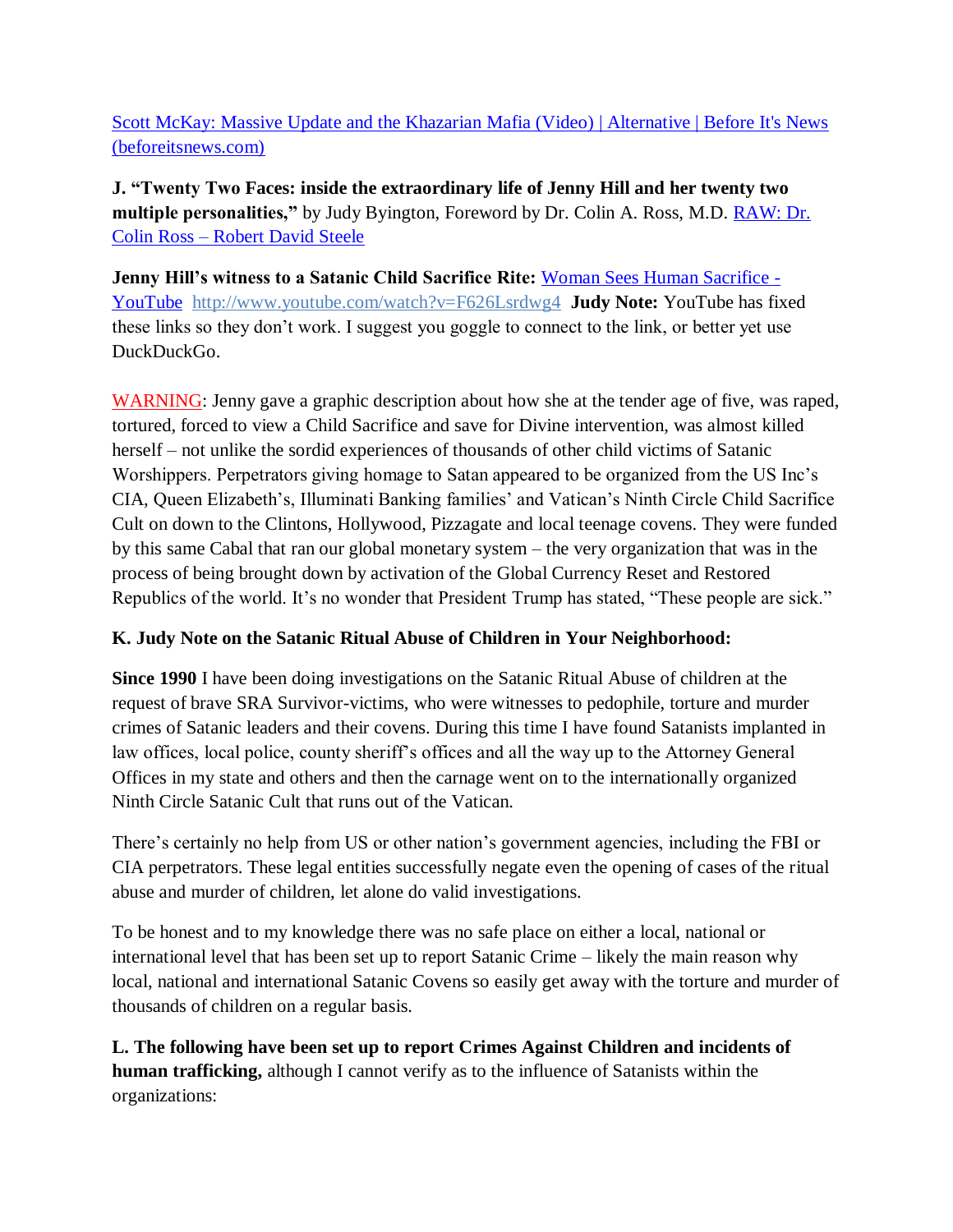[https://wsbt.com/news/nation-world/crime-that-hides-in-plain-sight-fbi-releases-warning-signs](https://wsbt.com/news/nation-world/crime-that-hides-in-plain-sight-fbi-releases-warning-signs-of-human-trafficking?video=e56ba52a1b9d45ad8c8a033fd83fe480&jwsource=cl)[of-human-trafficking](https://wsbt.com/news/nation-world/crime-that-hides-in-plain-sight-fbi-releases-warning-signs-of-human-trafficking?video=e56ba52a1b9d45ad8c8a033fd83fe480&jwsource=cl)

**FBI Memphis (available 24 hours a day)** (901) 747-4300

**Submit an anonymous tip tips.fbi.gov.** 

**National Human Trafficking Resources Center Hotline** 1-(888)-373-7888.

**U.S. Immigration/ Customs Enforcement (ICE):** <https://www.ice.gov/webform/hsi-tip-form>

**Federal Human Trafficking Website:** <https://www.state.gov/humantrafficking/>

**Called to Rescue** 855-646-5484<http://www.calledtorescue.org/>

**Tim Ballard at Operation Underground Railroad:** <https://ourrescue.org/>

**Saving Innocence:** [https://savinginnocence.org](https://savinginnocence.org/) [https://www.youtube.com/watch?v=FT4tmI8YxCU&feature=emb\\_rel\\_end](https://www.youtube.com/watch?v=FT4tmI8YxCU&feature=emb_rel_end)

**US: Childhelp National Child Abuse Hotline** 1-800-422-4453

**USNCMEC Urgent victim help 24-Hour Hotline:** 1-800-843-5678

**Contact Interpol:** <https://www.interpol.int/Contacts/Contact-INTERPOL> <https://www.interpol.int/What-you-can-do/If-you-need-help>

**Europol Tipline** Tel.: +31 70 302 5000<https://www.europol.europa.eu/report-a-crime>

**EU Hotlines:** [https://ec.europa.eu/anti-trafficking/citizens-corner-national-hotlines/national](https://ec.europa.eu/anti-trafficking/citizens-corner-national-hotlines/national-hotlines_en)[hotlines\\_en](https://ec.europa.eu/anti-trafficking/citizens-corner-national-hotlines/national-hotlines_en)

**Global: Human Trafficking Hotline Numbers:** [https://www.abolishion.org/human\\_trafficking\\_hotline\\_numbers](https://www.abolishion.org/human_trafficking_hotline_numbers)\_

**Human Trafficking Help and Resources:** <https://trafficking.help/us/>

**UK: Childhelp National Child Abuse Hotline** [BBC Action Line](https://www.bbc.co.uk/actionline)

## **M. The Global Currency Reset and NESARA/GESARA were all about the Children**

*It's not about the money. It's about the children – the thousands of malnourished and traumatized children who in honor of Satan, were being raped and murdered so their Elite Perpetrators could supposedly gain power and rule the world.*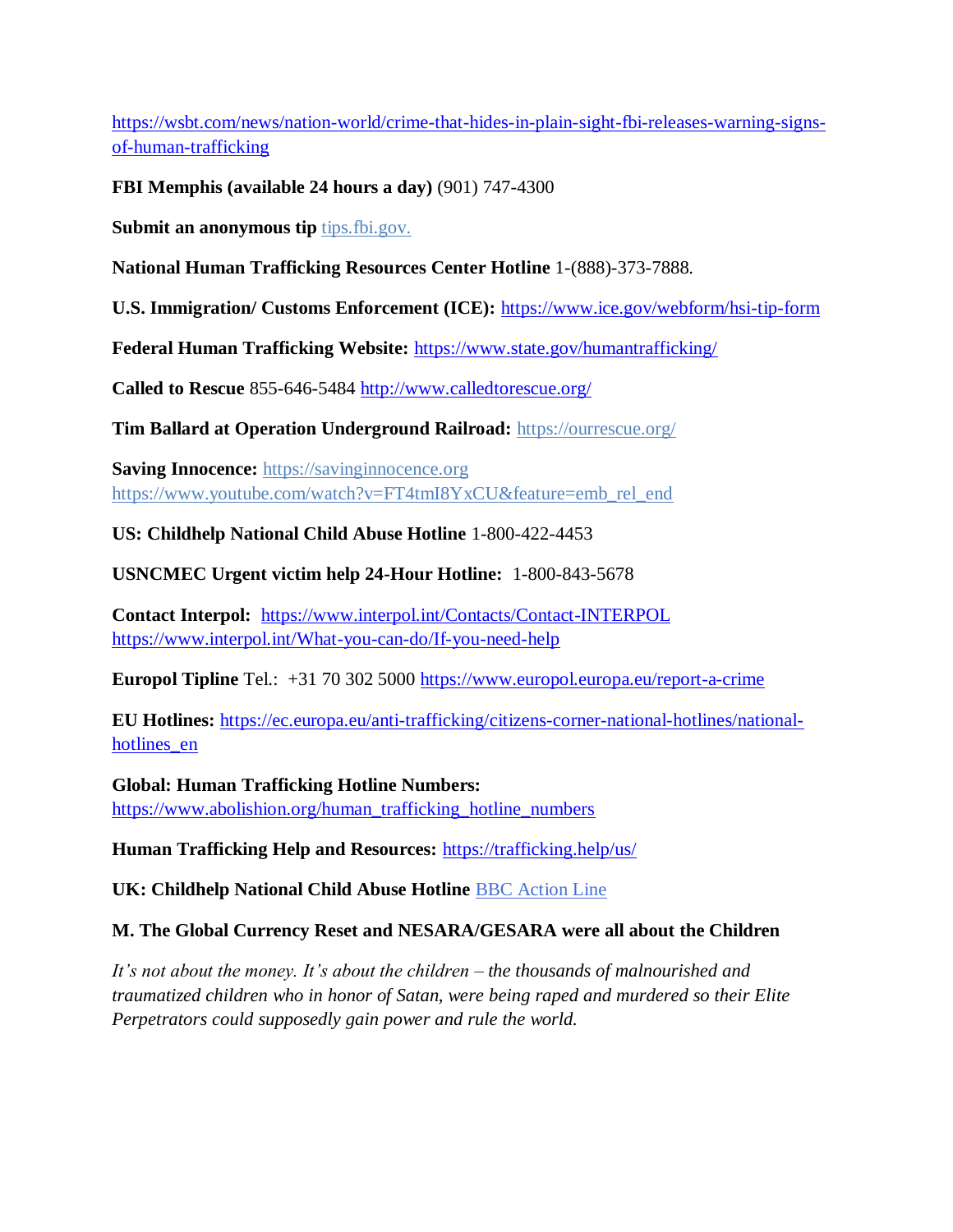*The first official act President Trump made the morning before he was sworn into office was to pay a visit to CIA Headquarters and declare a war on an international Child Sex Trafficking Ring run by these global elites.* 

*Let us fast and pray for these millions of little ones who were right now being rescued from Cabal underground tunnels across the globe, and tortured and killed by Satanic Covens right next door. Let us also pray for those Military Troops worldwide who were risking their own lives to save them. The ancient doctrine of Fasting and Prayer was explained here at the 10:30:32 mark:* <https://www.youtube.com/watch?v=4Mb9gU6DmKs>

**N. Judy Note:** *I do not now, nor have I ever, received monies for writing my Updates and articles. The compensation has been in having outlets to help Save the Children by exposing truths about the very secretive Satanic Ritual Abuse, Pedophilia and Child Sacrifice that was rampant in our international society.*

*The above was a summary of information from the Internet. It would be up to the reader to do their own research and decide whether or not it was valid.*

*I will send the Safe Link Website out when I find out what it is, plus it will be posted on several Dinar Websites. It is my understanding that by linking into the Safe Link Website it will generate a Non Disclosure Agreement to sign in order to obtain redemption/ exchange appointments.*

*After signing that Non Disclosure I will be unable to email, post or talk to anyone about the exchange process for 90 days, so I will be going silent and taking those 90 days to get my humanitarian project organized and going.*

*This is not a goodbye. I expect to be working with many of you in the near future. I can't tell you how much I have enjoyed getting to know you. You will remain in my heart forever.*

*A huge Thank You to those dedicated and brave Intel providers who wished to remain unknown; to our Angel Martha who worked 24/7 to expose what's really going on; to humble Wildfire Lady who is adept at exposing the truth; to Brad who does great research; to Bonni B who exposes the underlying causes of what is really happening and to Ken who uncovers almost unlimited Intel on pedophilia to help us Save the Children.*

*Let us Thank Q that the reset has finally come to be. I wish you well in your humanitarian efforts and look forward to seeing you on the other side where together, we will make life better for all.*

*Patience is a Virtue. Having Virtue is a sign of a good moral being. Good moral beings have the power to overcome evil and change the world. And, we will!!!* . . . Judy

#### **Updates for the Week Prior:**

[Restored Republic via a GCR: Update](https://operationdisclosureofficial.com/2022/03/14/restored-republic-via-a-gcr-as-of-march-14-2022/) as of March 14, 2022